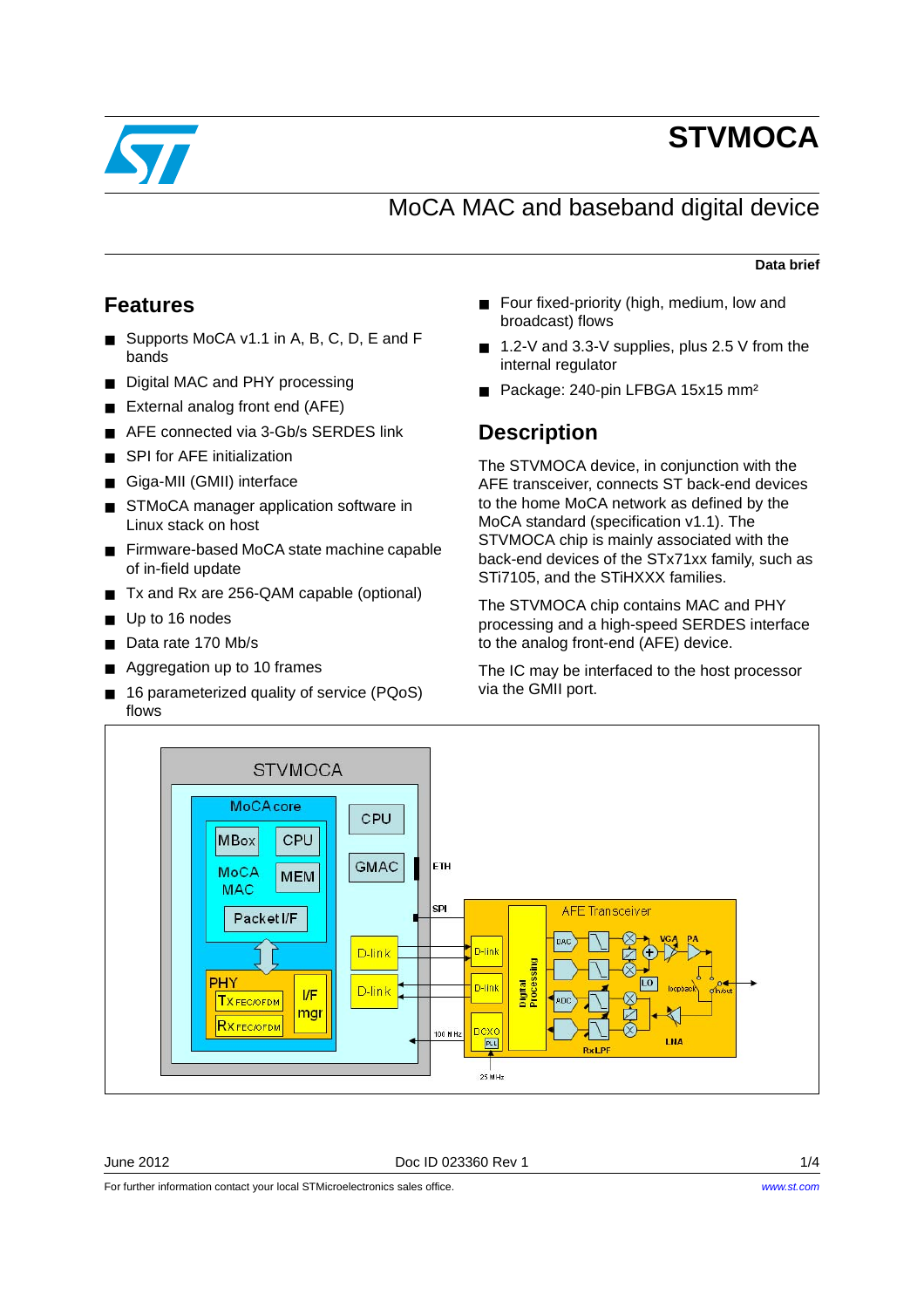## **Overview**

The MoCA (Multimedia over Coax Alliance) standard enables the transmission of IP data over small local coaxial networks, for example, within the home. MoCA, through its flexible frequency plan, allows co-existence with other signals such as satellite and cable on the same coaxial network. MoCA implements parameterized quality of service (PQoS) for smooth, glitch-free audio and video streaming. Up to 16 nodes may be connected on a single network.

The STVMOCA in conjunction with the AFE implements the MoCA 1.1 standard.

The STVMOCA chip is designed to work together with an analog front-end IC and host CPU.

| <b>Features</b>                                                       | <b>Benefits</b>                                                                                                                       |
|-----------------------------------------------------------------------|---------------------------------------------------------------------------------------------------------------------------------------|
| Supports MoCA v1.1 in A, B, C, D, E and F<br>bands                    | Support for all MoCA 1.1 bands in a single design                                                                                     |
| Third-party analog front end (AFE)                                    | Separate FE allows better isolation of the MoCA<br>network from noise generated by the host and<br>improves package power dissipation |
| AFE connected via 3-Gb/s SERDES link                                  | Provides flexible high-performance error-free link                                                                                    |
| Giga-MII                                                              | Allows more than 220 Mb/s to be transmitted; this<br>data rate exceeds MoCA 1.1 specifications                                        |
| STVMOCA manager application software in<br>Linux stack on remote host | Allows flexible control of the MoCA link                                                                                              |
| Firmware-based MoCA state machine capable<br>of in-field update       | Allows remote firmware update                                                                                                         |
| TX and RX are 256-QAM capable                                         | Allows higher throughput rate                                                                                                         |
| Aggregation up to 10 frames                                           | Allows better bandwidth optimization                                                                                                  |

**Figure 1. Typical application** 



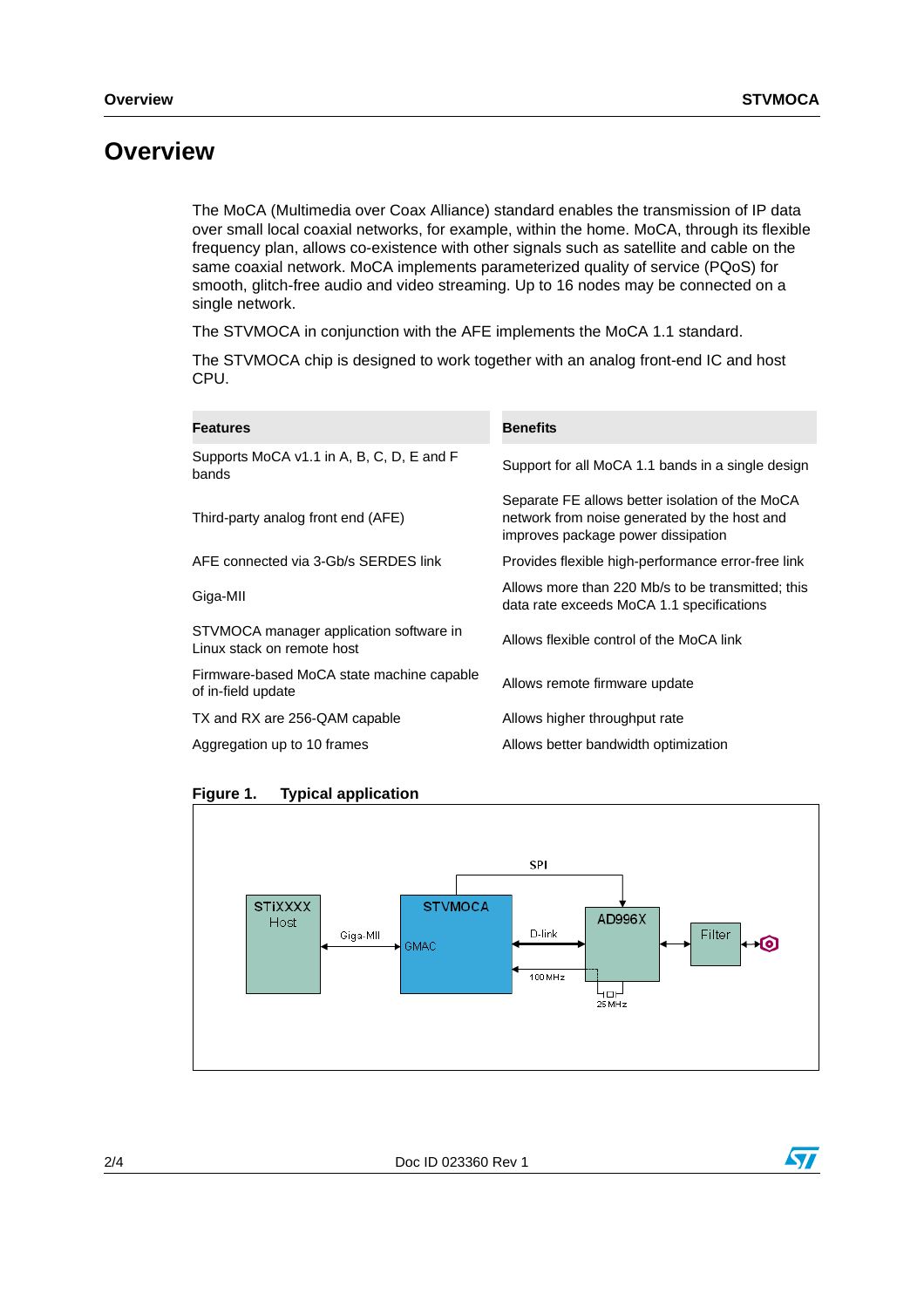## **Ordering information**

#### Table 1. **Device summary**

| Order code   | Temperature range | Package  | Packaging |
|--------------|-------------------|----------|-----------|
| I STVMOCAABA | $0 - 70$ °C       | LFBGA240 | Trav      |

## **Revision history**

| <b>Document revision history</b><br>Table 2. |  |
|----------------------------------------------|--|
|----------------------------------------------|--|

| <b>Date</b> | <b>Revision</b> | <b>Changes</b>   |
|-------------|-----------------|------------------|
| 26-Jun-2010 |                 | Initial release. |